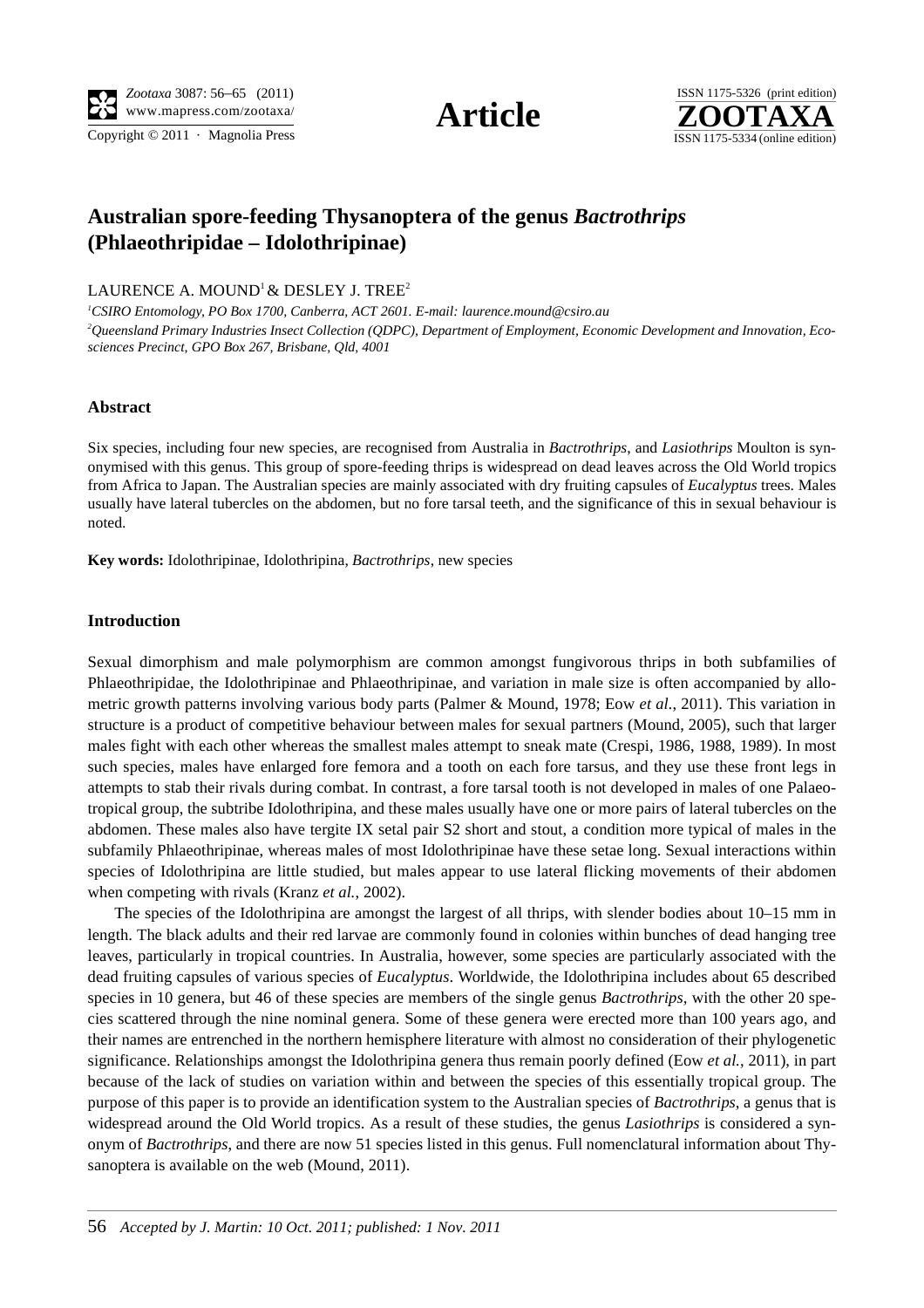# **Acknowledgements, abbreviations and depositories**

The work was produced in response to a grant received from the Australian Biological Resources Study. The authors are grateful to three referees for their comments and criticisms. Holotypes are deposited in the Australian National Insect Collection, CSIRO, Canberra, with paratypes in the Queensland Primary Industries Insect Collection, Brisbane. The following abbreviations are used for pronotal setae: am—anteromarginals; aa—anteroangulars; ml—midlaterals; epim—epimerals; pa—posteroangulars; pm—postero-submarginals.

# *Bactrothrips* **Karny**

*Bactrothrips* Karny, 1912: 131. Type-species *B. longiventris* Karny *Lasiothrips* Moulton, 1968: 121. Type-species *L. perplexus* Moulton. **syn.n.**

Of the 46 species listed in *Bactrothrips*, 34 are described from Africa or Madagascar, with most of these known from single individuals and thus no information on intraspecific variation. In this genus, an identification key is available only for the seven species known from Japan (Okajima, 2006). Among the African species there is considerable variation in the number and form of lateral tubercles on the abdomen of males. In different species these are present on one or more of segments V–VIII, their shape is either simple or bifurcate, and in a few species they are completely absent. Six genera have been erected for these variants, but these are now all placed as synonyms. A further complication is that three genera related to *Bactrothrips* have been distinguished because the pronotal epimeral sutures are complete rather than incomplete. Each of these three genera, *Egchocephalothrips* from New Caledonia, *Cylindrothrips* from Southwest Africa, and *Lasiothrips* from Australia, was based on a single specimen, and each of these specimens is slightly crushed. The apparently complete nature of the epimeral sutures is thus probably an artifact, with *Lasiothrips* here considered a synonym of *Bactrothrips*, and the condition of the epimeral sutures discussed below under *B. perplexus*. A third character used for distinguishing taxa in the subtribe Idolothripina is the position of the maxillary stylets within the head (Mound & Palmer, 1983). Nine species are placed in either *Bacillothrips* or *Megalothrips* because the stylets are deeply retracted into the head and very close together medially. In contrast, six species with the stylets deeply retracted but well separated within the head are placed in *Megathrips*, whereas species placed in *Bactrothrips*, *Idolothrips* and *Meiothrips* have the stylets widely separated and low in the head. The six species here recorded from Australia exhibit the full range of states of all three of the characters mentioned above, thus throwing further doubt on the current generic classification.

# **Key to Australian species**

| $\mathbf{1}$ .   | Antennal segment III more than 1.4 times as long as head width across eyes (Fig. 11); major setae on head and pronotum capi-          |
|------------------|---------------------------------------------------------------------------------------------------------------------------------------|
|                  | tate and colourless; sensoria on antennal segment III no longer than apical width of segment; tube (Fig. 3) more than 1.3 times       |
|                  |                                                                                                                                       |
|                  | Antennal segment III much shorter than head width across eyes; major setae on head and pronotum pointed or blunt, usually             |
|                  | dark; sensoria on antennal segment III usually much longer than apical width of segment; tube less than 1.2 times as long as          |
|                  |                                                                                                                                       |
| 2.               | Tarsi, tibiae and apices of femora, almost clear yellow (Figs 1, 2) [male without tubercles on abdomen (Fig. 1)] <i>aliceae</i> sp.n. |
| $-$ .            |                                                                                                                                       |
| 3.               | Antennal segment IV uniformly dark brown, III dark brown at apex but yellowish brown in basal half; pronotal epimera with 2           |
|                  | pairs of long weakly shaded setae (Fig. 18); male with prominent paired tubercles laterally on abdominal segment V (Fig. 20);         |
|                  |                                                                                                                                       |
|                  | Antennal segment IV yellow in basal half, III yellow with apex light brown; pronotal epimera with inner setal pair less than 0.5      |
|                  | times as long as dark major seta; male with or without abdominal tubercles, if present, then on segments IV and V (Fig. 6). .4        |
| $\overline{4}$ . | Mid-dorsal setae on head about 0.9 of head width across eyes (Fig. 16); male not known houstoni sp.n.                                 |
| $-$ .            | Mid-dorsal setae on head less than 0.6 of head width across eyes (Fig. 22); male with or without abdominal tubercles  5               |
| .5.              | Metanotum strongly reticulate; antennal segment III about 1.2 as long as IV; male without tubercles on abdomen. perplexus             |
| $-$ .            | Metanotum between median setae without sculpture (Fig. 24); antennal segment III less than 1.1 as long as IV; male abdominal          |
|                  |                                                                                                                                       |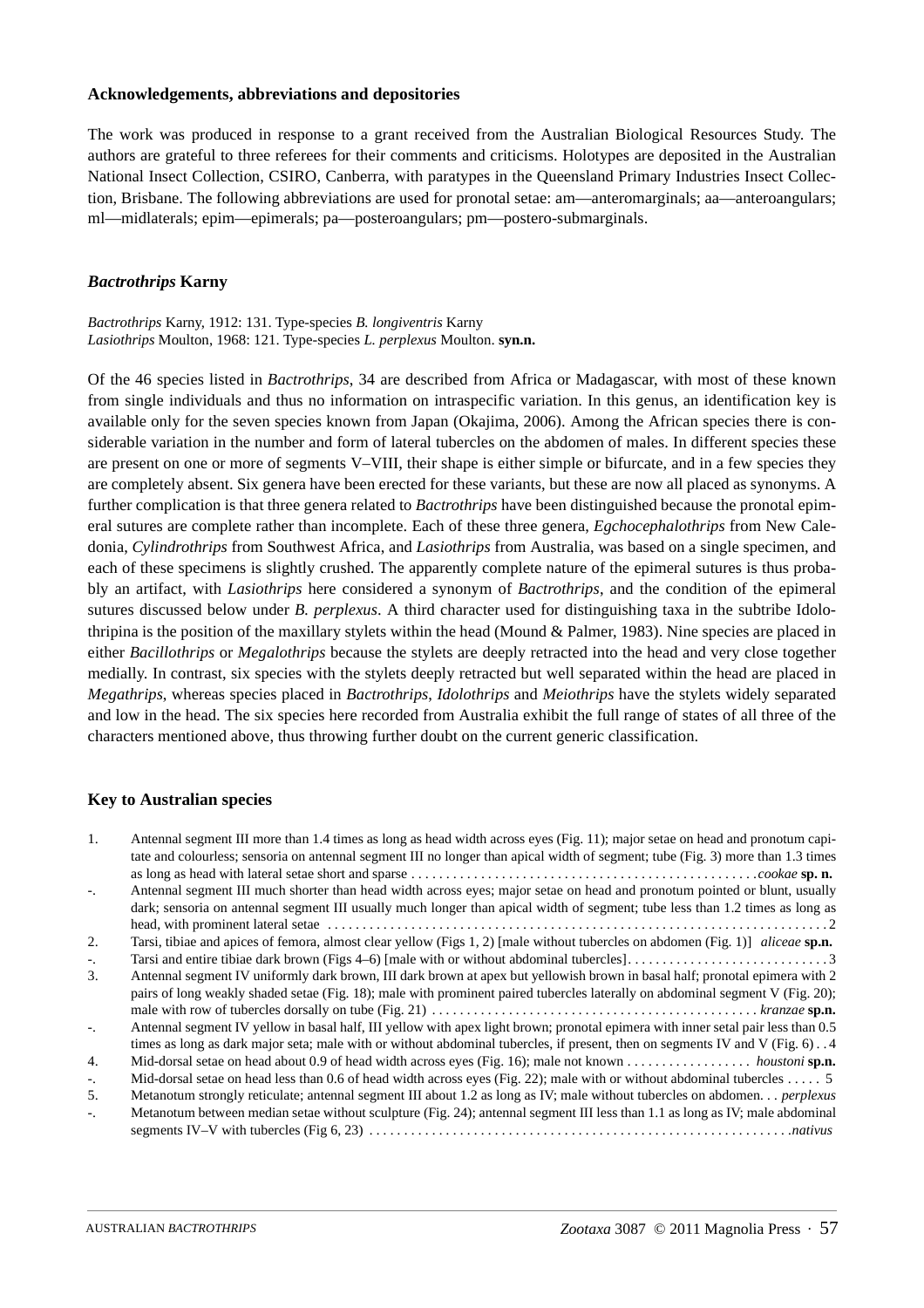# *Bactrothrips aliceae* **sp.n.**

(Figs 1–2, 7–10)

*Male macroptera*. Body uniformly dark brown (Fig. 1), tarsi, tibiae and extreme apices of femora yellow; antennal segments I–II brown, III yellow, IV–V yellow but shaded in distal 0.3–0.5, VI–VIII brown; major setae on head and pronotum dark, lateral setae on abdomen paler; fore wings variably shaded with brown longitudinal band medially in basal half.

Head longer than wide, projecting in front of eyes, weakly transversely striate; ocellar setae long, about as long as width of one eye; one pair of postocellar setae slightly longer than an ocellus; postocular setae short but variable, 2.0–3.0 times as long as width of an ocellus; mid-dorsal setae pointed, long, at least 0.6 of width across eyes; cheeks with several pairs of minor setae. Maxillary stylets retracted almost to eyes, close together at anterior but diverging near posterior of head (Fig. 7). Antennae 8-segmented; segment III length less than 0.5 of head width across eyes and less than 2.5 times as long as apical width (Fig. 7), III with 2 sensoria, IV with 4, these sensoria about 2.0 as long as apical width of segment.



**FIGURES 1–6.** Australian species of *Bactrothrips*. **(1)** *aliceae*, male; **(2)** *aliceae*, female; **(3)** *cookae*, female; **(4)** *houstoni*, female; **(5)** *kranzae*, male; **(6)** *nativus*, male.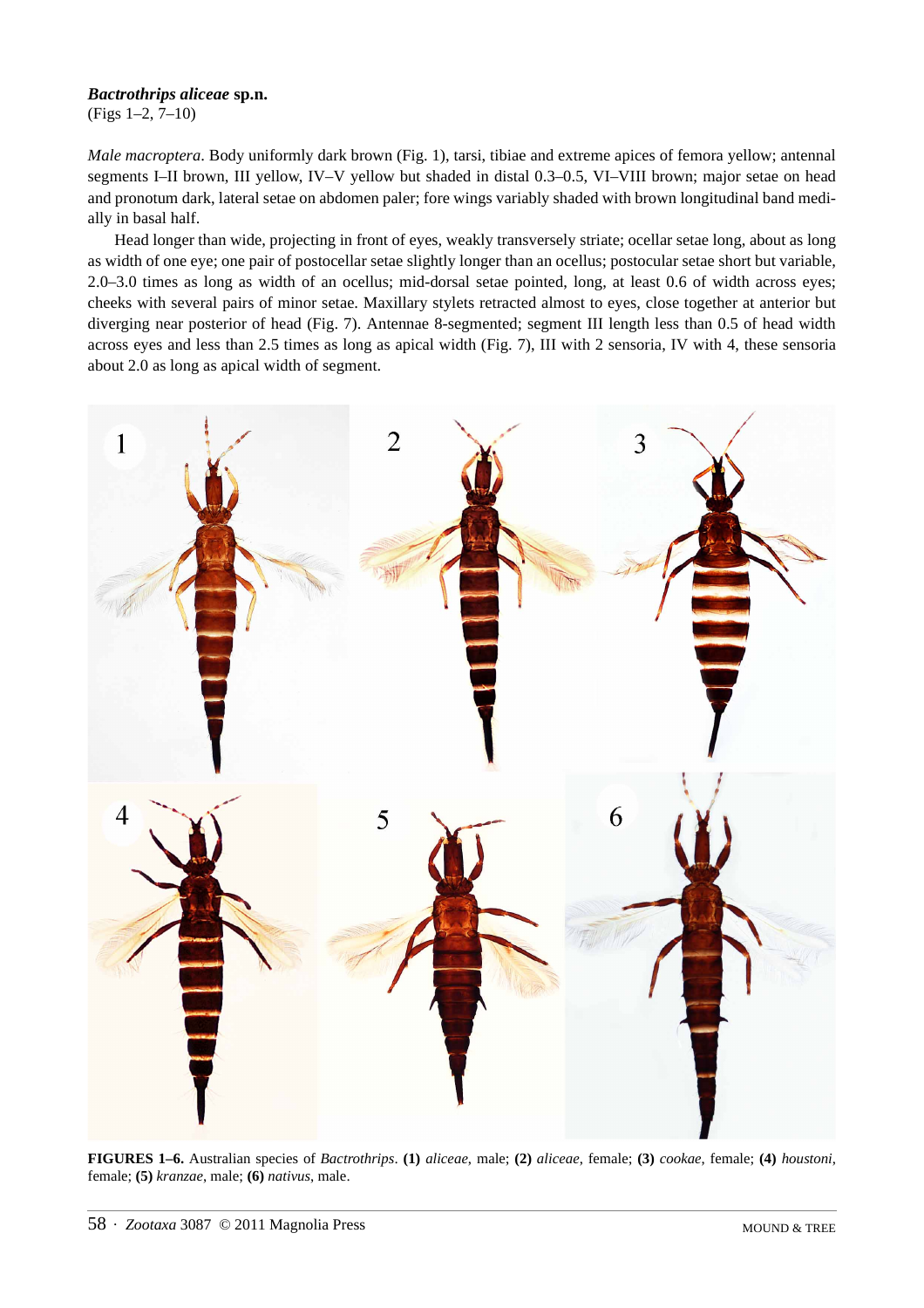

**FIGURES 7–10.** *Bactrothrips aliceae*. **(7)** head & pronotum; **(8)** pronotum; **(9)** pelta; **(10)** tube.

Pronotum with 5 pairs of pointed major setae (Fig. 8); anterior margin concave; epimeral sutures complete, or almost complete. Metanotal median setae slender, on anterior third, with weak reticulate sculpture between these setae. Prosternal basantra weak, ferna triangular; mesopraesternum boat-shaped; metathoracic sternopleural sutures absent; anapleural suture strong but incomplete. Fore wings broad, with about 40 duplicated cilia.

Pelta with reticulate sculpture slightly longitudinal; broad lobes reaching lateral margins (Fig. 9). Tergites II– VII with 2 pairs of sigmoid wing retaining setae; II with about 10 minor discal setae laterally; III–VII with posteroangular setae S1 and S2 similar in length; tergite IX setae S1 about 2.7 times as long as S2 and 0.5 as long as tube, S2 stout; tube about 0.9 as long as head, weakly constricted near apex, with many prominent lateral setae (Fig. 10). Sternites with an irregular single or double transverse row of discal setae, no pore plates.

*Measurements* (holotype male in microns). Body length 4600. Head, length 600; width across eyes 250; ocellar setae 110, postocular setae 55, major mid-dorsal setae 150. Pronotum, length 180; maximum width 450; major setae, am 85, aa 85, ml 100, epim 180, pa 150; pm 45. Metanotum median setae length 50–75. Pelta length 140, width 490. Tergite IX setae S1 330; S2 120. Tube length 570. Antennal segments III–VIII length, 120, 147, 147, 95, 64, 47.

*Female macroptera.* Similar to male but larger. Tergite IX with setae S1 and S2 similar in length. Tube slightly longer than head.

*Measurements* (paratype female in microns). Body length 6100. Head, length 740; width across eyes 300; ocellar setae 130, post ocular setae 45, major mid-dorsal setae 150. Pronotum, length 190; maximum width 500; major setae, am 90, aa 70, ml 100, epim 160, pa 150; pm 40. Metanotum median setae length 35. Pelta length 185, width 610. Tergite IX setae S1 400; S2 450. Tube length 780. Antennal segments III–VIII length, 150, 190, 185, 120, 65, 60.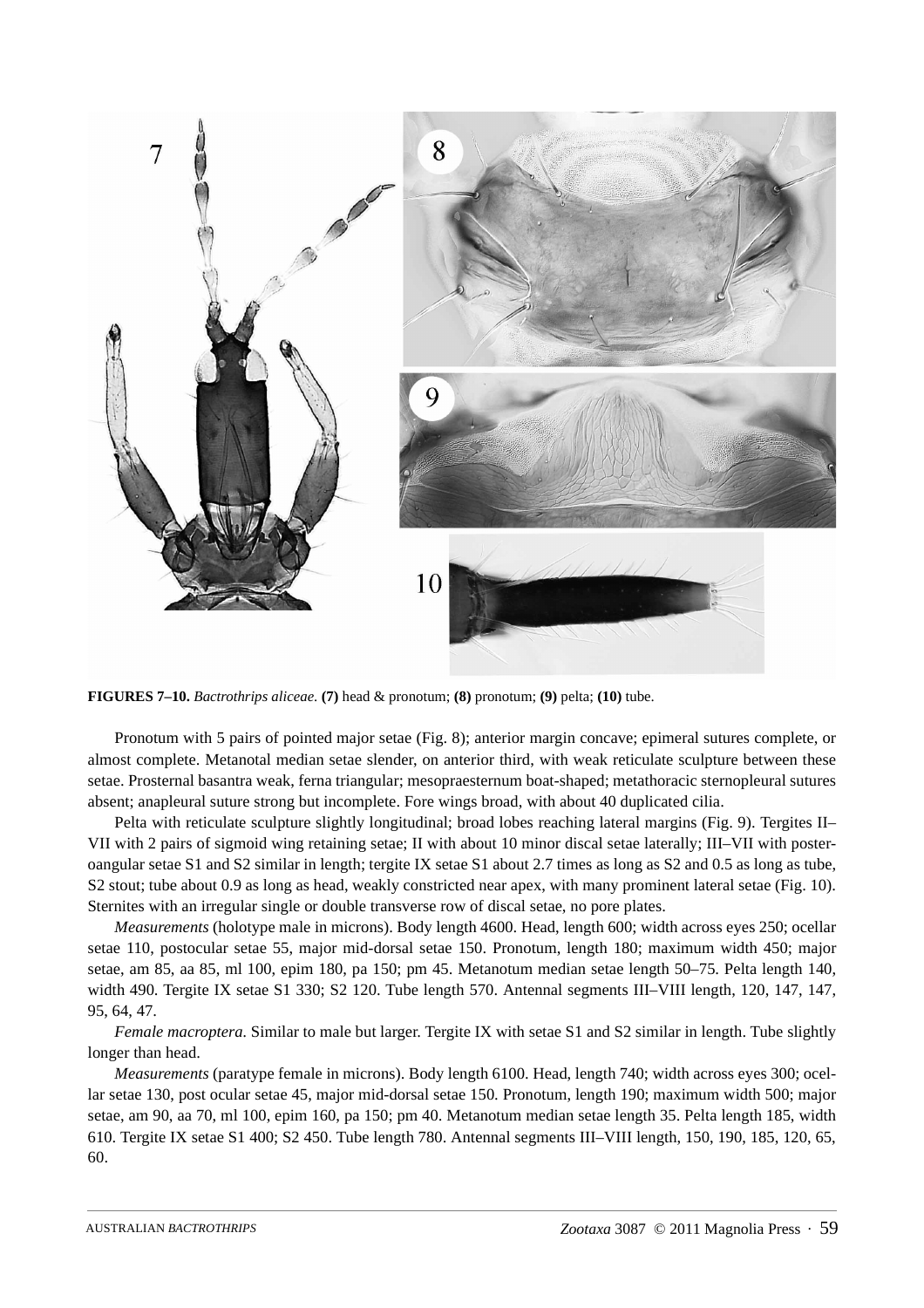**Specimens examined.** Holotype male: **New South Wales,** Crystal Creek, ex *Lophostemon* nuts, 24.xii.2006 (LAM4992).

Paratypes: **New South Wales,** 8 females collected with holotype; Wallaga Lake, near Bermagui, 4 females, 4 males and larvae from dead *Eucalyptus* nuts. **Victoria,** Mallacoota, Wingan Inlet, 28.xii.2004, 1 female, 2 males from dead *Eucalyptus* nuts. **Queensland**, Brisbane: Mt Coot-tha, 1 female from dead *Eucalyptus* leaves and branches, 10.iii.2006; Gap Creek Reserve, 4 females from dead *Eucalyptus* leaves, 31.xii.2007; Indooroopilly, Longpocket, 1 female from dead *Eucalyptus* leaves, 10.iii.2006; Mt Glorious, 2 females from dead leaves and branches, 10.v.2007. Lamington N.P., O'Reilly's, 1 female, 3 males from *Lophostemon confertus* nuts, 14.iii.2007. Mt Gammie, 1 female from dead wood, 15.ix.2009.

**Comments.** This species seems to share much the same distribution and habitat as *Bactrothrips nativus*, in old *Eucalyptus* capsules in the eastern forests of Australia, and the two species are found sometimes at the same locality. However, as detailed below under *nativus*, they differ considerably in colour and in structure, particularly the males in the presence or absence of abdominal tubercles.

#### *Bactrothrips cookae* **sp.n.**

(Figs 3, 11–13)

*Female macroptera.* Body uniformly brown (Fig. 3), femora brown, fore tibiae light brown, mid and hind tibiae brown with yellow apices, tarsi brown but paler at base; antennal segments I–II brown, III brown distally but with stem brownish yellow, IV–VIII brown; fore wings shaded with brown longitudinal band medially in basal half; major setae on head and pronotum colourless, on posterior abdominal segments weakly shaded.

Head longer than wide, projecting in front of eyes, vertex weakly transversely striate, cheeks slightly concave (Fig. 11); ocellar setae and postocellar setae about as long as width of a compound eye, postocular setae slightly longer; mid-dorsal setae about 0.5 as long as width of head across eyes, these setae all weakly capitate; cheeks with pair of strong setae behind eyes. Postocular region 0.7 length of head. Maxillary stylets of holotype extruded, possibly not retracted as far as eyes. Antennae 8-segmented, segment III more than 1.4 times of head width across eyes and 9 times as long as apical width (Fig. 11); segment III with 2 sensoria, IV with 4, these sensoria no longer than apical width of segment.

Pronotal anterior margin weakly concave; major setae weakly capitate including pm setae; aa and ml setae arise close together (Fig. 12); 2 pairs of epimeral setae, epimeral sutures incomplete. Mesonotum eroded at anterior margin with strong reticulate sculpture and microtrichia medially near anterior margin, 2 pairs of lateral campaniform sensilla present. Metanotum with strong reticulate sculpture (Fig. 13), one pair of major setae and several smaller pairs of setae on anterolateral margins.

Prosternal basantra weak, ferna large; mesopraesternum boat-shaped; sternopleural sutures absent; anapleural suture strong and incomplete. Fore wing broad with at least 35 duplicated cilia.

Abdomen broad, tergites short and wide; pelta with reticulate sculpture, broad lobes reaching lateral margins (Fig. 13). Tergites with 2 pairs of wing retaining setae, each anterior pair reduced, with few minor setae laterally; Tergal setae S1 on III–VI as long as median length of tergite, longer than S2; tube about 1.4 times as long as head with sparse, weak lateral setae. Sternites with a complete row of discal setae medially.

*Measurements* (holotype female in microns). Body length 7200. Head, length 800; width across eyes 340; ocellar setae 90, postocular setae 85, major mid-dorsal setae 180. Pronotum, length 300; maximum width 620; major setae, am 160, aa 180, ml 230, epim 250, 130; pa 250; pm 70. Metanotum median setae length 120. Pelta length 210, width 930. Tergite IV setae S1 400, S2 280; tergite IX setae S1 400, S2 400. Tube length 1150. Antennal segments III–VIII length, 470, 325, 260, 185, 90, 70.

#### *Male*: unknown.

**Material studied.** Holotype female: **Western Australia,** Stirling Range N.P., v. 2008, flying under *Eucalyptus* tree (Lynn Cook).

**Comments**. This is the largest of the Australian species in this genus. The only available specimen has the abdomen unusually broad, the head has the cheeks concave, and the antennae are remarkably slender. It shares with *kranzae* the unusual condition of having two pairs of major setae on each pronotal epimeron.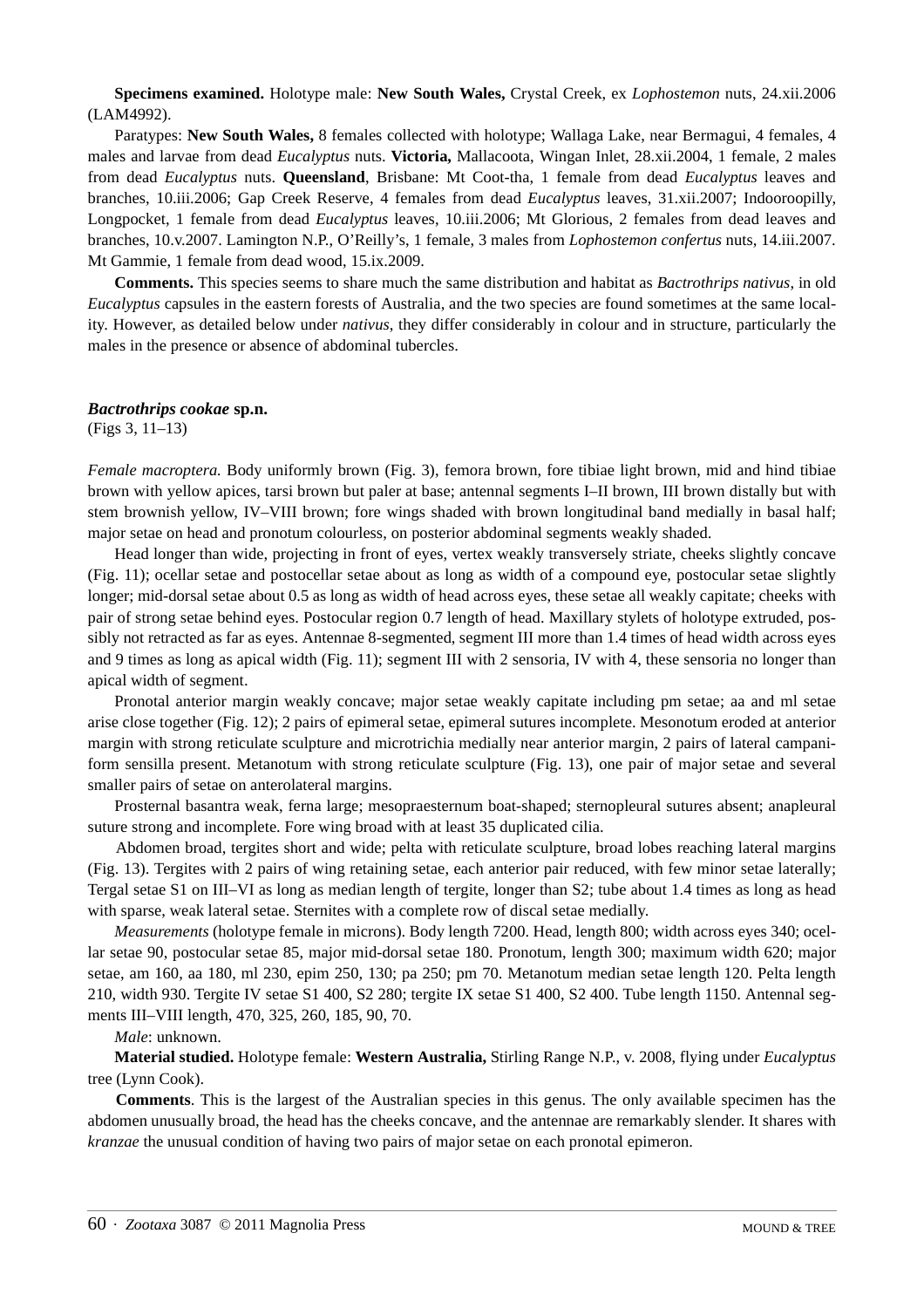

**FIGURES 11–16.** *Bactrothrips* spp. **(11–13)** *cookae*: **(11)** head & pronotum; **(12)** pronotum; **(13)** mesonotum, metanotum & pelta. (14–16) *houstoni*: **(14)** head & pronotum; **(15)** pronotum; **(16)** head.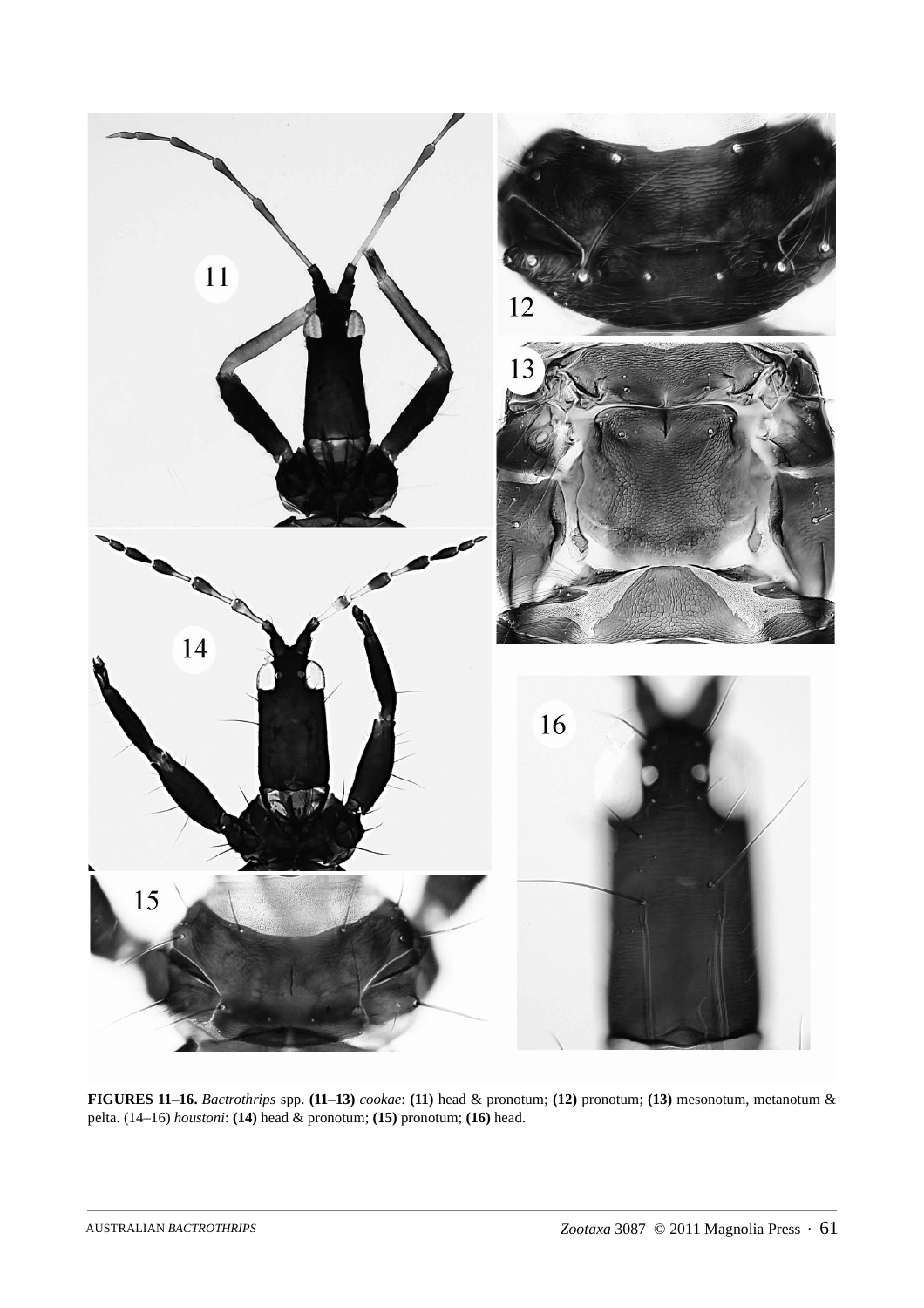# *Bactrothrips houstoni* **sp.n.**

(Figs 4, 14–16)

*Female macroptera.* Body and legs uniformly brown (Fig. 4); antennal segments I–II brown, III mostly yellow with shaded apex, IV–V yellow with sharply brown distal half, VI–VIII brown; fore wings shaded with longitudinal brown medial band in basal half; all major setae dark brown and pointed.

Head longer than wide, projecting in front of eyes, vertex weakly transverse striate, cheeks almost straight; ocellar setae about 2.0 as long as width of compound eye; post ocellar setae about twice as long as width of an ocellus; postocular setae about as long as width of an eye; mid-dorsal setae long, 0.9 of head width across eyes (Fig. 14), cheeks with pair of strong setae behind eyes. Postocular region 0.7 length of head. Maxillary stylets about one third of head width apart, retracted almost to postocular setae (Fig. 16). Antennae 8-segmented; segment III less than 0.5 of width across eyes, about 3.2 times as long as maximum width; III with 2 sensoria, IV with 4, these sensoria more than twice as long as apical width of segment.

Pronotal anterior margin concave; five pairs of major setae present; epimeral sutures complete (Fig. 15). Mesonotum eroded at anterior margin with strong reticulate sculpture and microtrichia medially near anterior margin, 1 pair of lateral campaniform sensilla present. Metanotum with strong reticulate sculpture, one pair of major setae and several smaller pairs of setae on anterolateral margins. Prosternal basantra weak, ferna large; mesopraesternum boat shaped; sternopleural sutures absent. Fore wing broad with about 45 duplicated cilia.

Pelta with reticulate sculpture, and broad lobes reaching lateral margins. Tergites with 2 pairs of wing retaining setae, few minor setae laterally, medially with small groups of minute setae; III–V setae S2 longer than S1; tergite IX setae S1 and S2 about as 0.7 times as long as tube; tube slightly longer than head, weakly clavate and with many weak lateral setae. Sternites with complete row of discal setae medially.

*Measurements* (holotype female in microns). Body length 5450. Head, length 620, width across eyes 290, ocellar setae 145, postocular setae 50, major mid-dorsal setae 270. Pronotum, length 215; maximum width 520; major setae, am 100, aa 130, ml 180, epim 200, 60; pa 150; pm 40. Metanotum median setae length 60–75. Pelta length 180, width 580. Tergite IV setae S1 300, S2 350; tergite IX setae S1 500, S2 450. Tube length 680. Antennal segments III–VIII length, 160, 190, 175, 120, 75, 65.

*Male*: unknown.

**Material studied.** Holotype female: **Queensland**, Beerwah, 12.x.1985, from dead *Casuarina* (LAM1895).

**Comments.** The maxillary stylets of the only available specimen appear to be in their natural position. They are further apart and less deeply retracted than in *aliceae* and *kranzae*, and more widely separated than in *nativus*. The setae on the head are unusually long and dark, with long finely pointed apices.

# *Bactrothrips kranzae* **sp.n.**

(Figs 5, 17–21)

*Male macroptera*. Body and legs uniformly brown (Fig. 5); antennal segments I–II brown, III mostly yellowish brown with apex more darkly shaded, IV–VIII brown; fore wings weakly shaded with longitudinal brown area thickened medially; major setae weakly shaded.

Head longer than wide and slightly projecting in front of small eyes, vertex weakly transverse striate, ocellar setae about 0.3 of width across eyes, postocular setae about as long as width of an ocellus, 1 pair of mid dorsal setae about 0.3 as long as width across eyes, few minor cheek setae; major head setae pale brown and blunt. Postocular region 0.8 length of head. Maxillary stylets retracted almost to eyes (Fig. 17). Antennae 8-segmented; segment III length less than 0.5 of width across eyes, segment III with 2 sensoria, IV with 4, these sensoria slightly longer than the apical width of segment.

Pronotum small, anterior margin concave; am setae broken in holotype, fours pairs of pale major setae, aa setae shorter than pa; epimera with 2 pairs of long setae (Fig. 18), sutures incomplete. Mesonotum eroded at anterior margin with strong reticulate sculpture and microtrichia absent near anterior margin, 1 pair of lateral campaniform sensilla present. Metanotum with strong reticulate sculpture (Fig. 19), one pair of major setae and several smaller pairs of setae on anterolateral margins; campaniform sensilla absent. Prosternal basantra weak, ferna elongate and triangular; mesopraesternum broadly boat-shaped; sternopleural sutures absent. Fore wing broad with about 30 duplicated cilia, surface with longitudinal rugose area.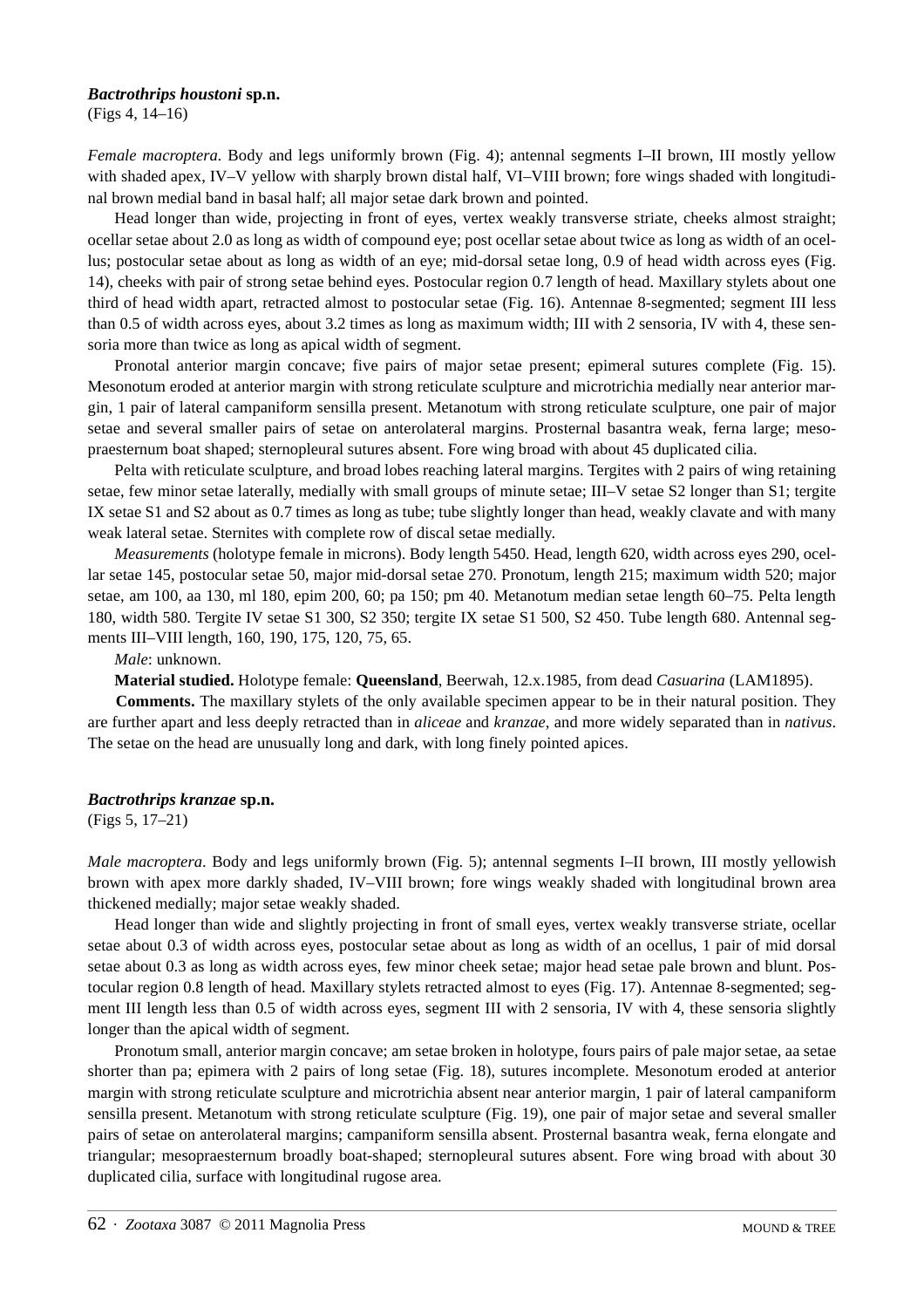

**FIGURES 17–21.** *Bactrothrips kranzae*. **(17)** head & antenna; **(18)** pronotum; **(19)** mesonotum, metanotum & pelta; **(20)** male, abdomen; **(21)** male, tube.

Pelta with reticulate sculpture, slender lobes almost reach lateral margins; tergites with 2 pairs of wing retaining setae, anterior pair reduced, several pairs of minor setae laterally; III–IV setae S1 slightly longer than S2; V with pair of strong lateral tubercles (Fig. 20); tergite IX setae S1 2.5 times as long as S2 and 0.6 as long as tube, setae S2 stout; tube about 0.8 times as long as head, with paired row of 6 small stout tubercles on dorsal surface (Fig. 21), laterally with few weak setae. Sternites with complete row of discal setae medially, pore plates absent.

*Measurements* (holotype male in microns). Body length 3620. Head, length 560, width across eyes 240, ocellar setae 75, postocular setae 30, major mid-dorsal setae 75. Pronotum, length 180; maximum width 450; major setae, am lost, aa 40, ml 65, epim 120, 90; pa 100; pm 40. Metanotum median setae length 45. Pelta length 140, width 490. Tergite IV setae S1 120, S2 110; tergite IX setae S1 230, S2 110. Tube length 445. Antennal segments III–VIII length, 160, 125, 120, 85, 60, 55.

*Female macroptera*. Similar in colour and structure to male, compound eyes small, epimera with 2 pairs of long setae, but tube without paired rows of dorsal tubercles.

**Material studied.** Holotype male: **South Australia,** Adelaide, Scott Creek Park, 27.vi.2005, from *Eucalyptus* dead leaves (B. Kranz).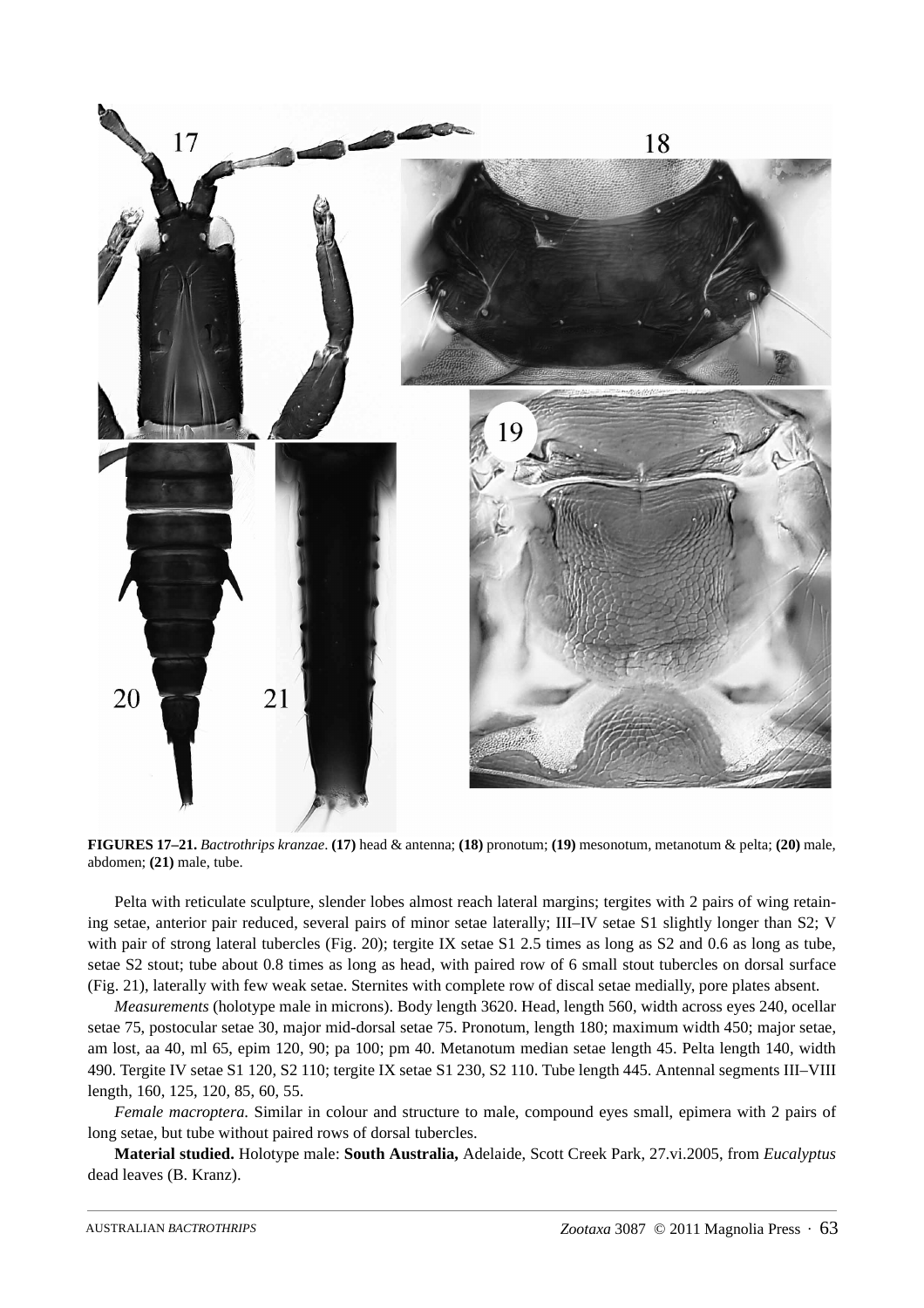Paratypes: **South Australia,** Adelaide, Scott Creek Park, 28.xi.2005, 1 female from *Eucalyptus* seed capsules. **Western Australia,** 60km NE of Narrogin, October 2006, 1 female fogging *Eucalyptus* (A. Lyons).

**Comments.** The maxillary stylets in this species are more deeply retracted and closer together than any other member of the genus from Australia, but the major setae are almost as pale as in *cookae*. The male has a pair of long tubercles on tergite V, but no indication of any tubercles on IV in contrast to *aliceae*. The compound eyes are unusually small in both sexes, the setae on the head are all short, and the pronotal epimera bear two pairs of long setae. This species was collected near Adelaide at the same locality as some specimens of *nativus*.

# *Bactrothrips nativus* **(Girault)**

(Figs 6, 22–24)

#### *Idolothrips nativus* Girault, 1928: 2

Described from Southeast Queensland, this species is widespread in the east coast forests of Australia south to Tasmania. It appears to breed particularly within the old fruit capsules (nuts) of various species of *Eucalyptus*, including *E. obliqua*. Sometimes, it has been collected at the same localities as *B. aliceae*. It shares many character states with that species, including the form of the tube, the variation in the lengths of the setae on the head and pronotum, and the extent to which the pronotal epimeral sutures are complete. It differs as follows: hind tibiae and tarsi dark brown; antennal segment III 3.5 times as long as apical width; head with stylets retracted scarcely anterior to middorsal setae (Fig. 22); metanotum with no sculpture between the median setal pair (Fig. 24); male with tubercles on tergites IV and V (Figs 6, 23).



**FIGURES 22–24.** *Bactrothrips nativus*. **(22)** head; **(23)** male, abdomen; **(24)** mesonotum & metanotum.

**Material studied. Queensland**, Brisbane: Taringa, holotype male, 26.viii.1928, (Queensland Museum); Mt Coot-tha, 1 male, 2.vi.1929, 1 female, dead leaves and branches, 10.iii.2006; Gap Creek Reserve, 3 females, dead leaves, 31.xii.2007. **New South Wales**, Queanbeyan, Talaganda, 2 males from *Eucalyptus* nuts, 24.vi.2006; 2 females 3 males from *Eucalyptus* dead twigs, 6.viii.2006; 1 female from dead *Eucalyptus* leaves, 12.xi.2006; 2 females 2 males from *Eucalyptus* nuts, 27.ii.2011. Taree, 1 female, 19.v.2004. Eden, East Boyd State Forest, 1